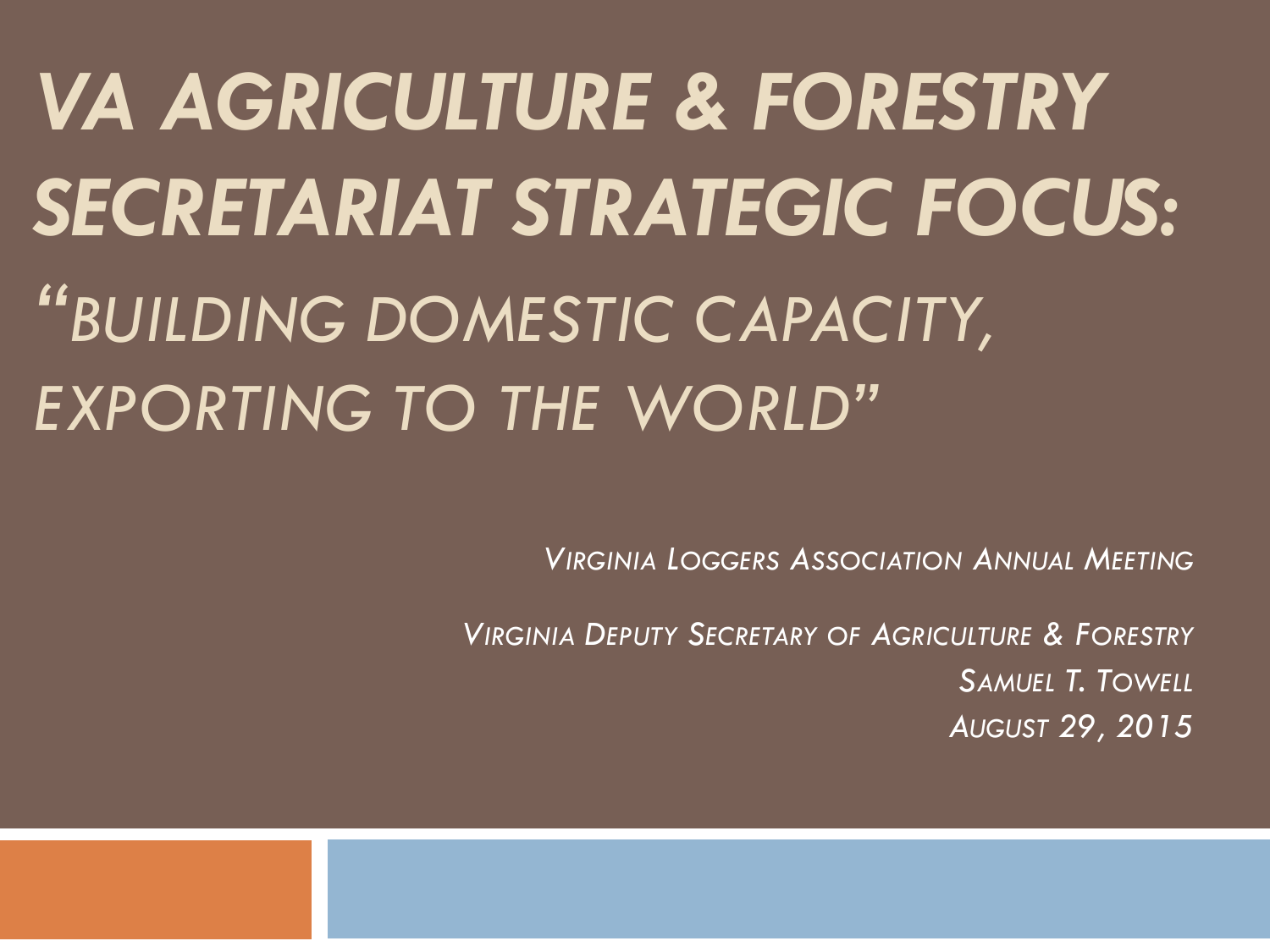# *STATEWIDE IMPACT OF FORESTRY & AG*

- *Two of Commonwealth's Largest Private Industries*
- *Economic Impact: \$70b Revenue Annually >\$52b from Agriculture; >\$17b from Forestry*
- *Provide >400k Jobs Via Production, Value-Added & Ripple Effect Industries*
- *More Than 10% of all VA Jobs; Every Industry Job Supports 1.5 Jobs Elsewhere*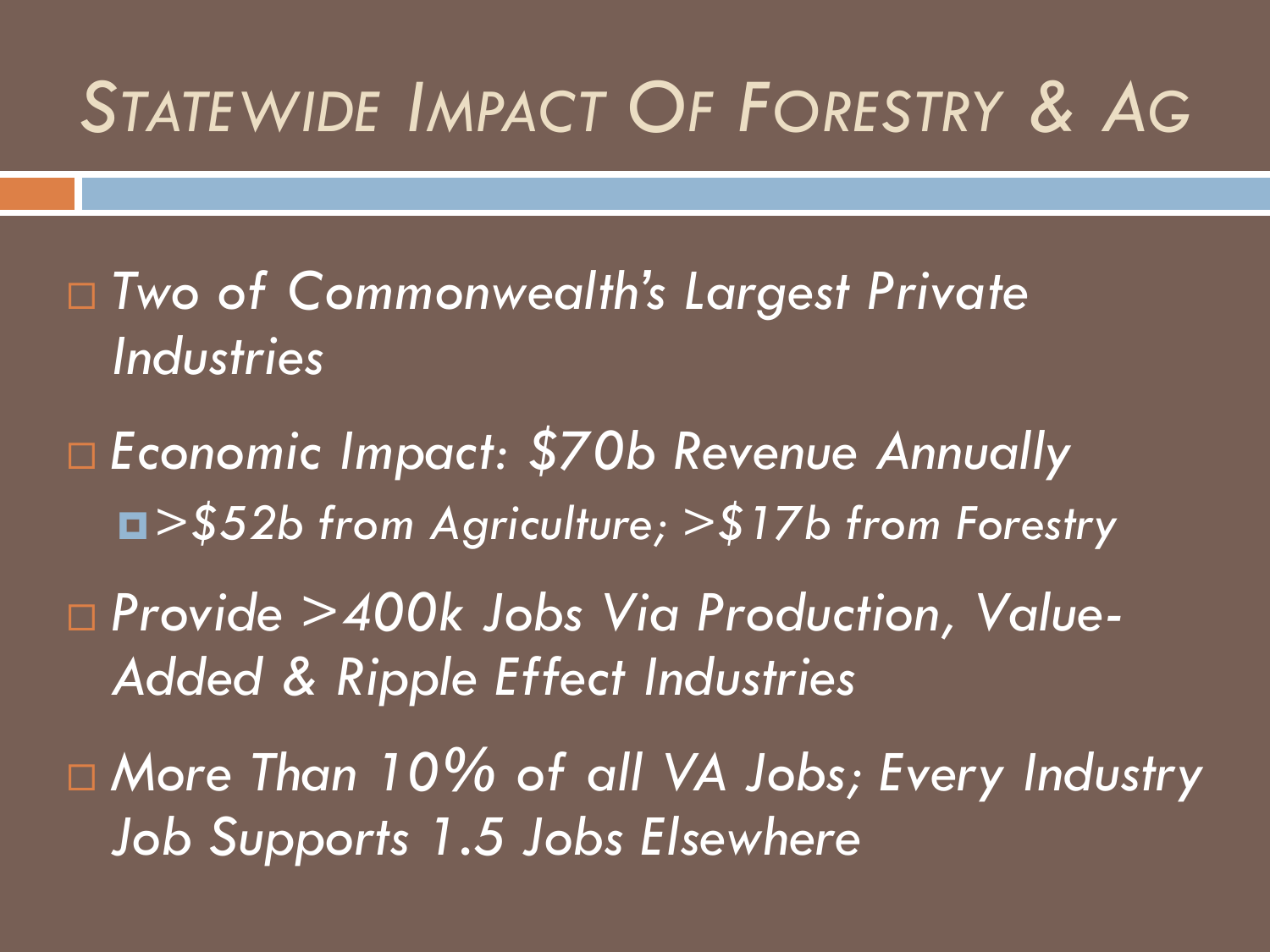#### *ECONOMIC IMPACT OF FORESTRY IN VA*

 *Almost 104k Total Jobs Via Production, Value-Added & Ripple Effect Industries Production: 11,788 Processing Core: 48,755 Processing Extended: 33,725 Distribution: 9,579 Supporting Diversified Portfolio of Industries, Products*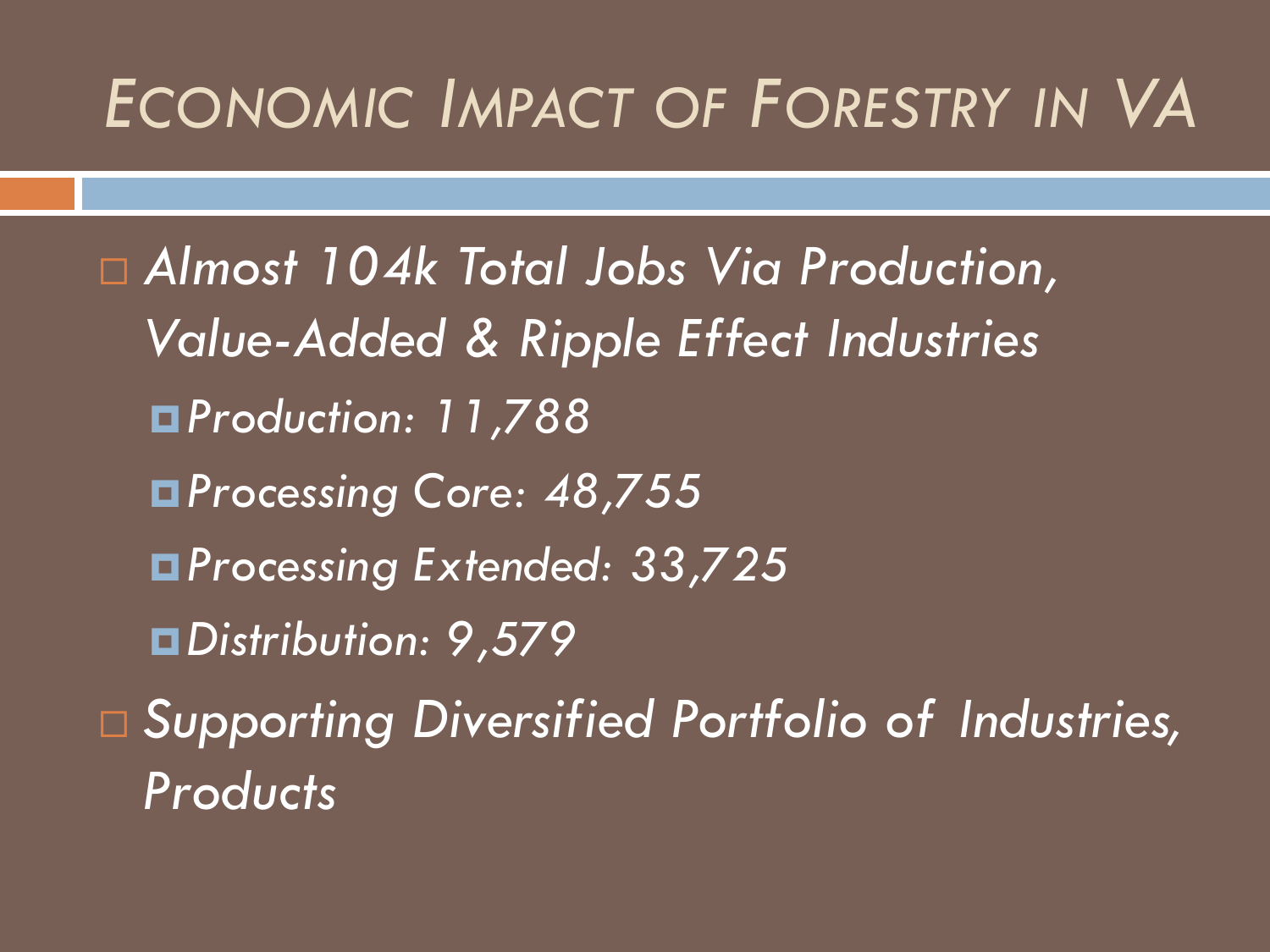# *VIRGINIA FOREST FACTS*

 *Almost 15.9m Acres of Timberland Roughly 60% of Commonwealth's Total Landmass More Than 80% Privately-Owned Approximately 80% Hardwood, 20% Softwood 24 State Forests: More than 68k Acres Most Recent Forest Inventory Analysis (FIA) '11 Forward, Timber Growth Outpaces Removal (Volume) From '01 – '10, VA Lost 16k Forestland Acres Per Annum*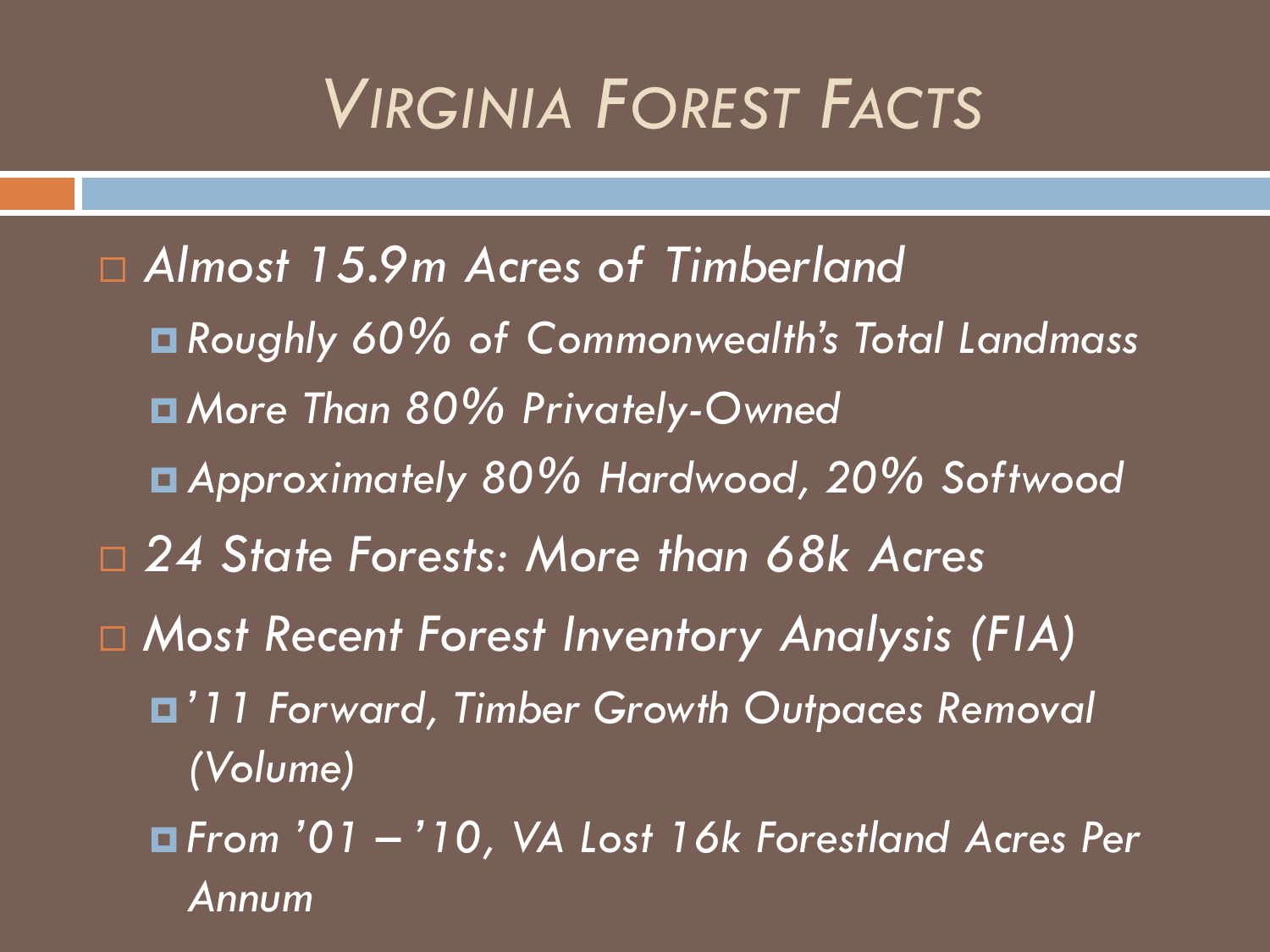# *MCAULIFFE MANDATE*

- *"Do Everything Better Than You Did Before" "Break Every Record You Set Before" "This Is Just An Appetizer For What's To Come" "Make Virginia The Most Pro-Agribusiness and Forestry Industry State In U.S." "Make Virginia the East Coast Capital For Ag,*
- *Forestry Exports"*
- *"…You Can Sleep When You're Dead"*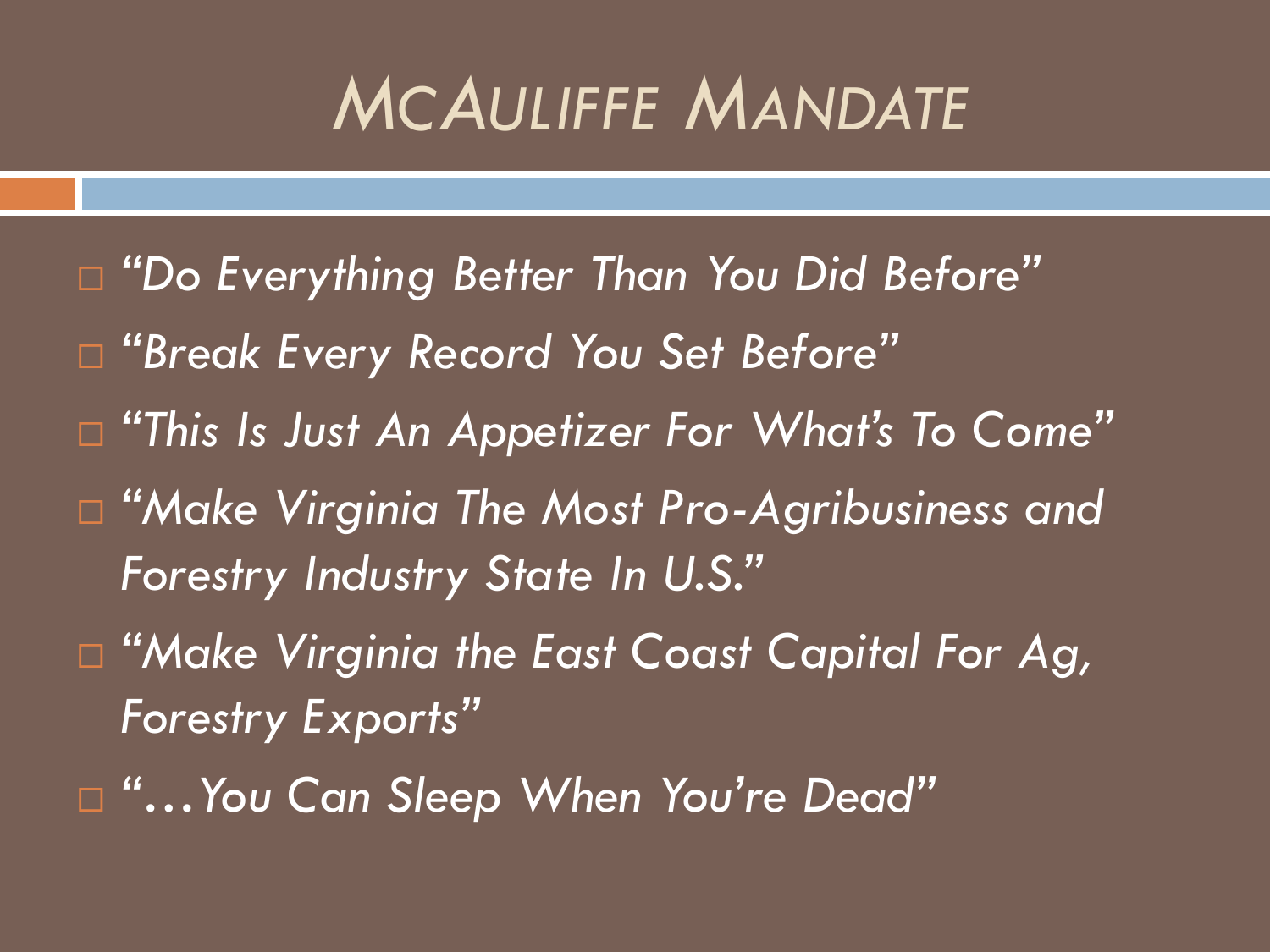### *SECRETARIAT TOP PRIORITIES*

 *Enhance Domestic Economic Development Expand Existing Operations Recruit New Businesses to Virginia Build Domestic Capacity for New Exports Increase International Marketing & Exports Expand Virginia's Global Footprint Increase Exports to Key Growth Markets New Exports Build Domestic Capacity*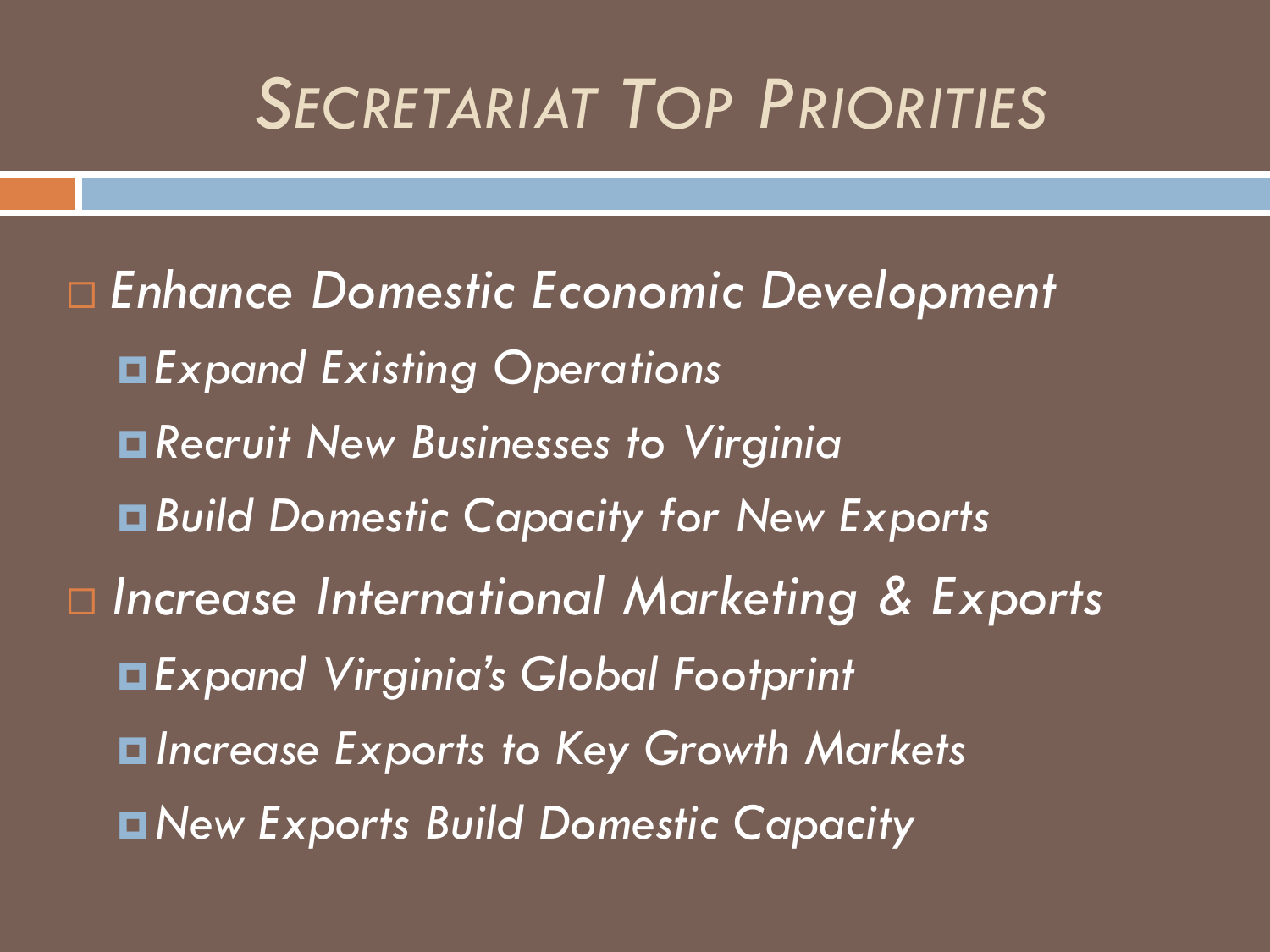#### *DOMESTIC DEVELOPMENT: NEW CAPACITY*

 *Governor's Agriculture & Forest Industries Development Fund (AFID) Why? Ag, Forestry Were 'Falling Through Cracks' Incentive Fund for Econ. Development, Planning Use for Recruitment, Expansion of Businesses Focus on Processing & Value-Added Projects 30% 'VA Grown' Mandate Key for Ag Growth No Export Directive, But Connections Are There*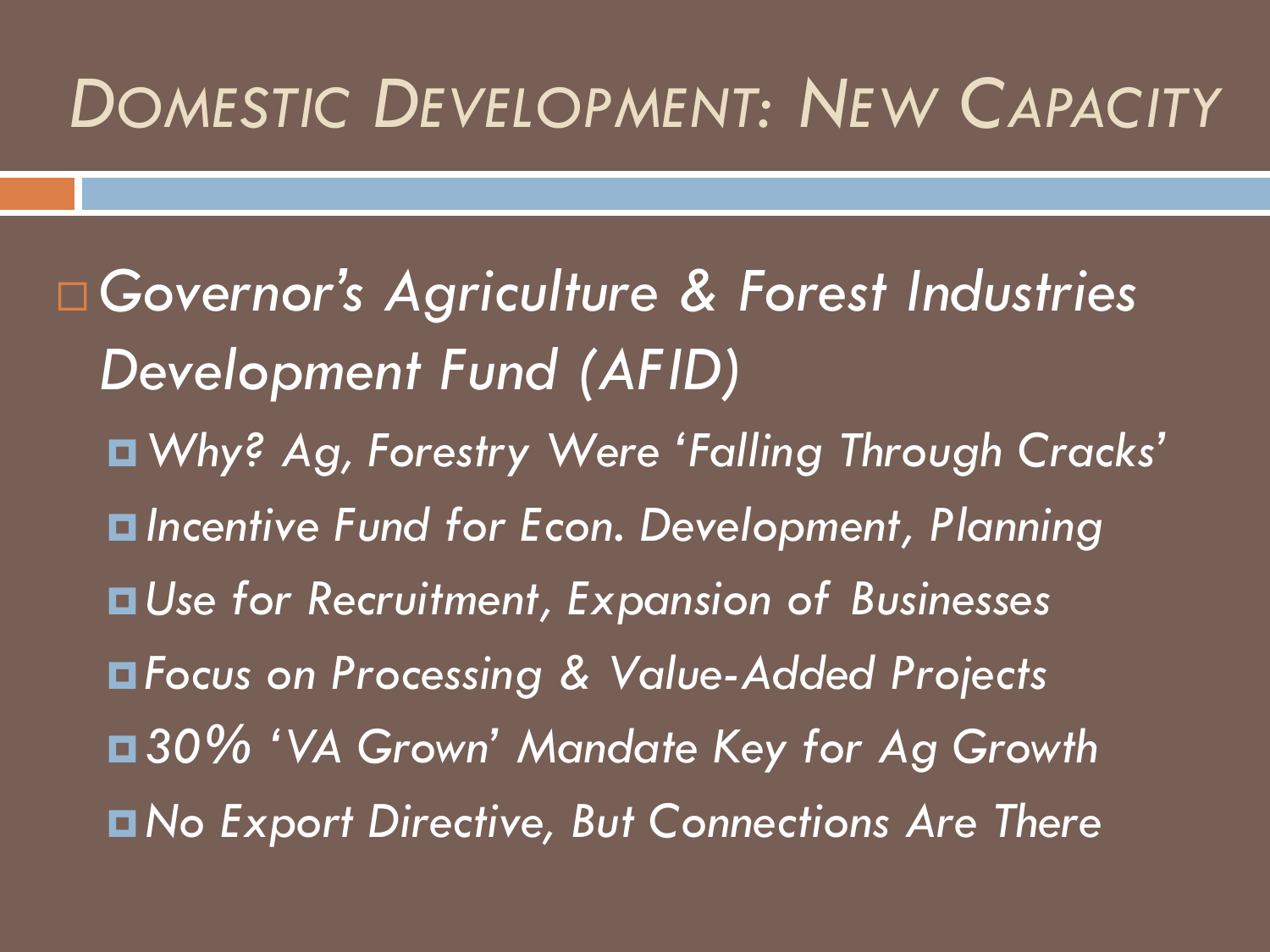#### *DOMESTIC DEVELOPMENT: NEW CAPACITY*

 *AFID Development Grants Launched in Late '12 28 Projects To Date: 25 Agricultural, 3 Forestry Private Investment: >\$317 million Jobs Announced: 1,576 Across 23 Localities Average Use of Virginia Grown Products: 75% AFID Facility Investment to Date: >\$2.66m Current Economic Development 4 Mo. Pipeline >\$500k Allocated at Present 8 Projects, ~\$27m CapEx, >108 Jobs*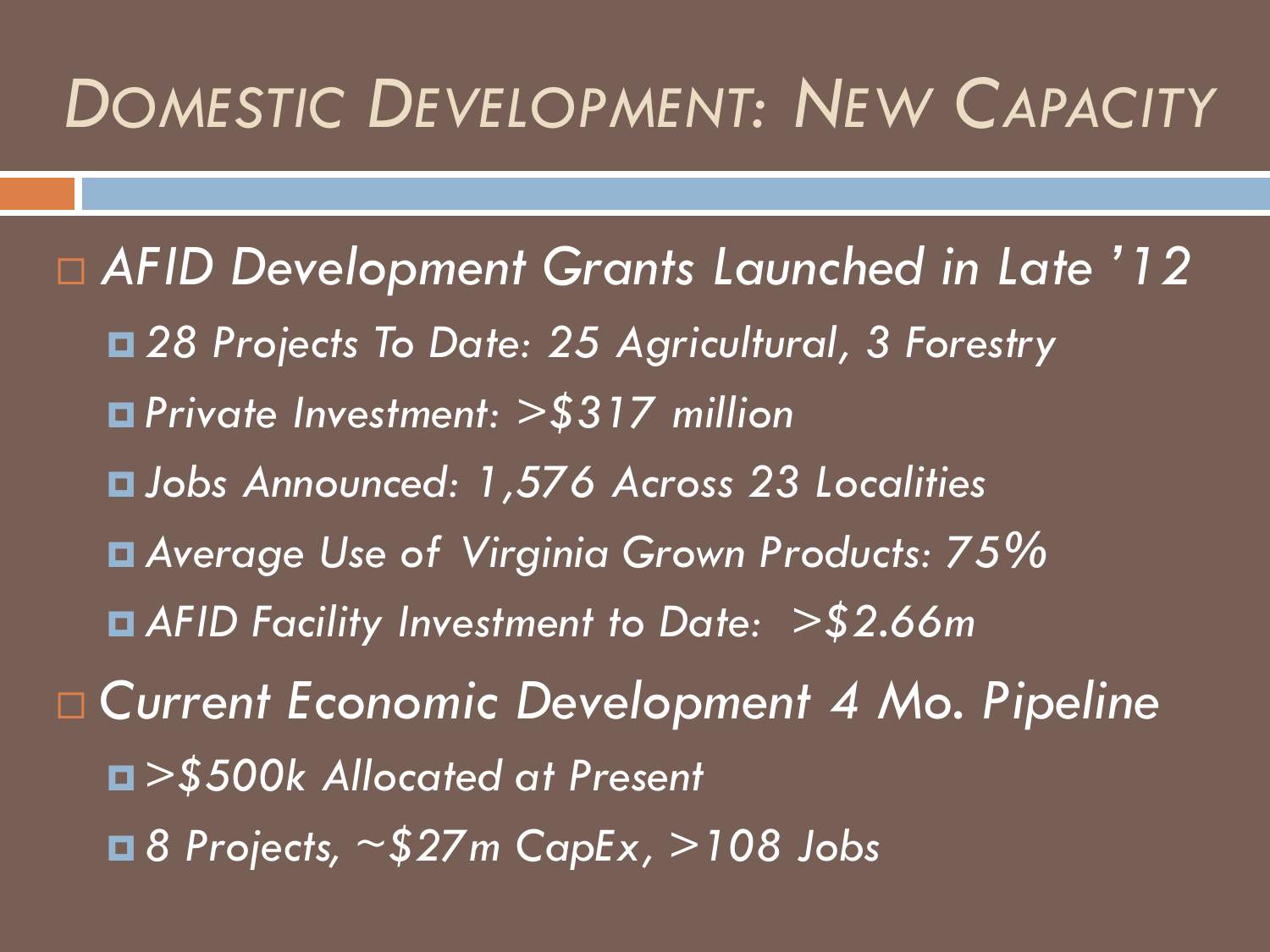# *AFID FACILITY GRANTS*

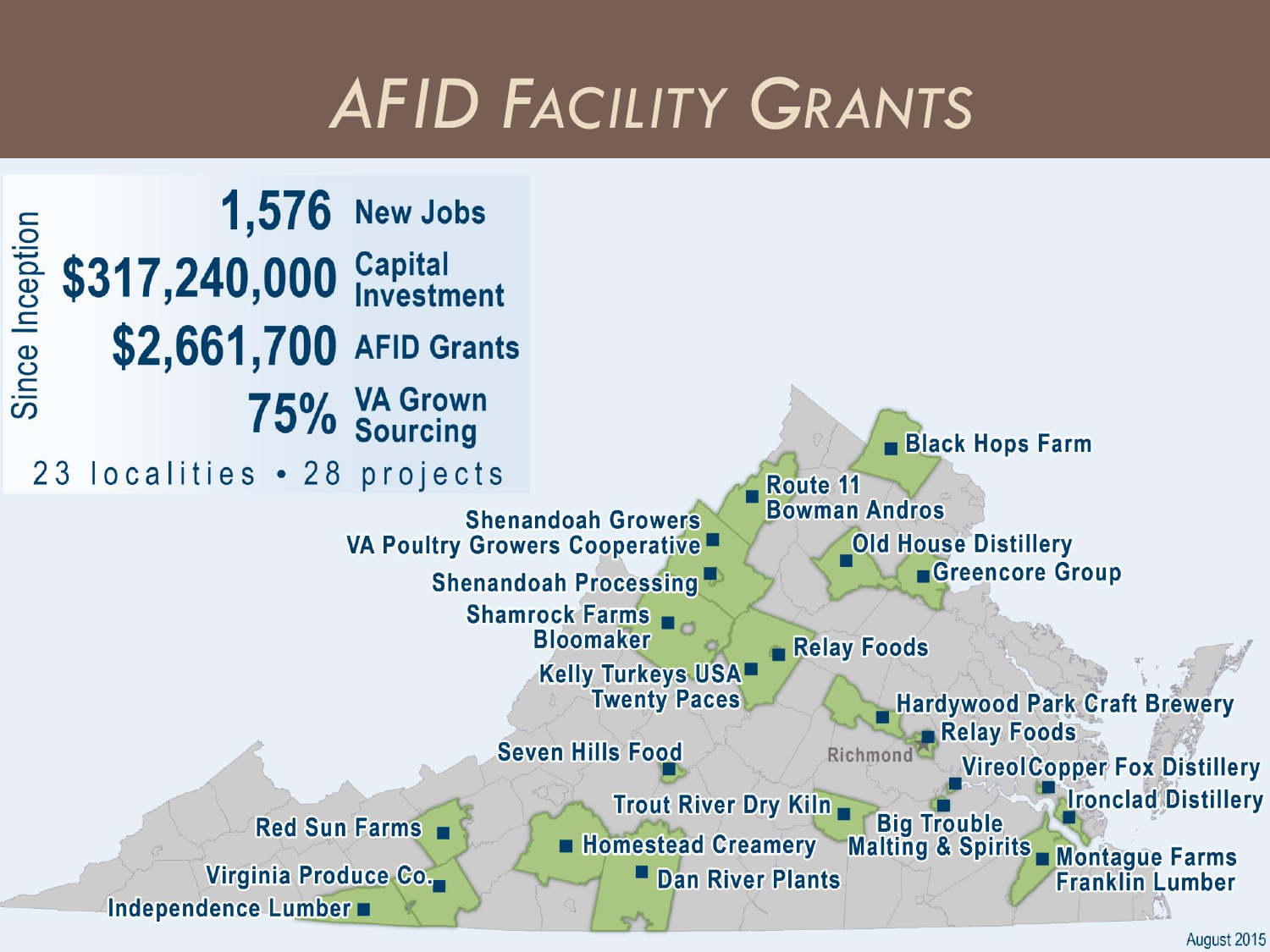#### *DOMESTIC DEVELOPMENT: NEW CAPACITY*

 *AFID Planning Grants Launched Spring '13 Assist Planning, Study, Local Initiative to Grow, Support Ag, Forestry-based Businesses 29 Projects Covering 46 Localities AFID Planning Investment to Date: >\$590k Current Planning Grant 6 Mo. Pipeline \$100k Allocated at Present 5 Projects, 10 Localities*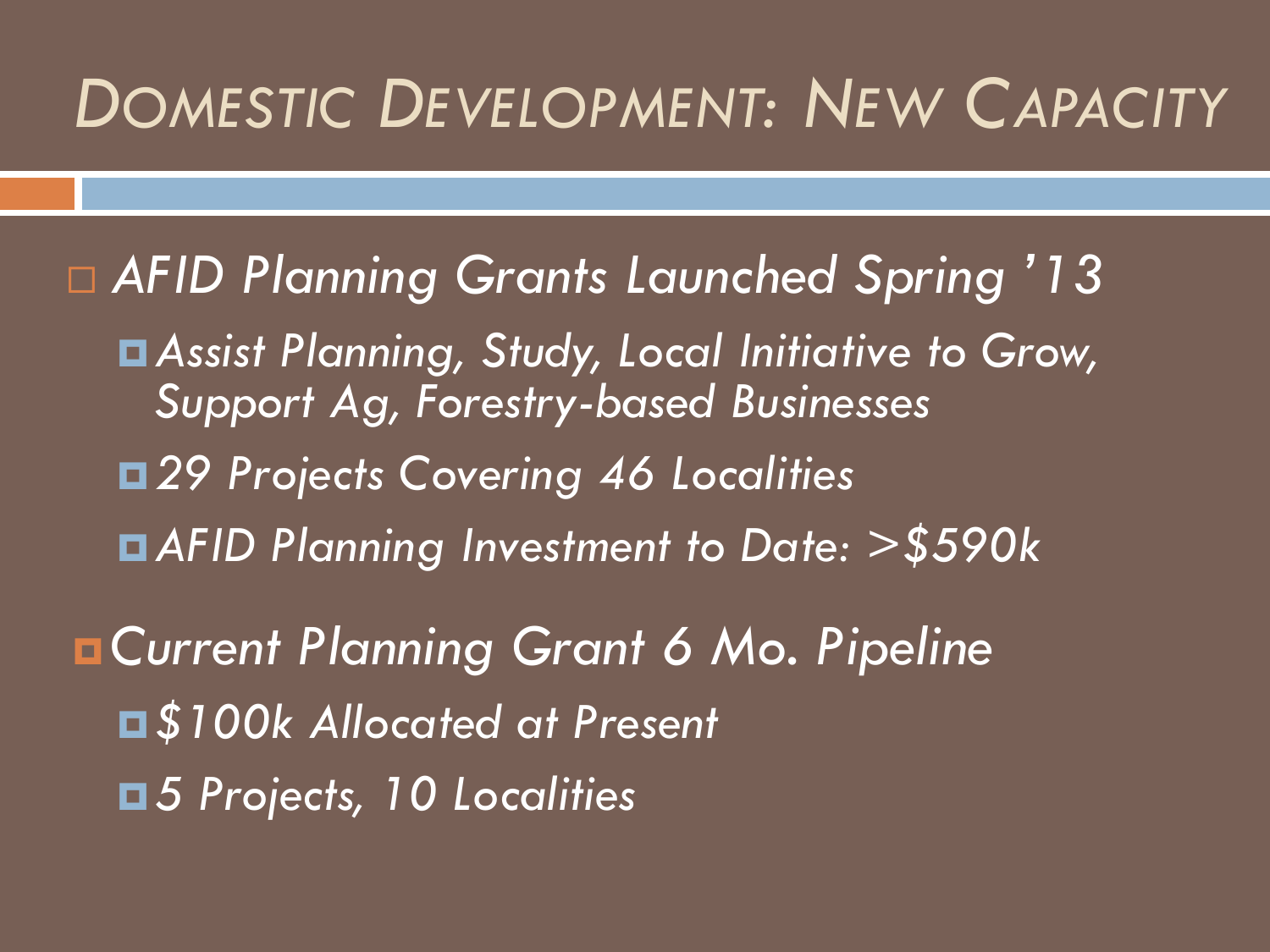# *AFID PLANNING GRANTS*

#### **AFID Planning Grants**



#### **Grant Recipient Type**

**PDC** Locality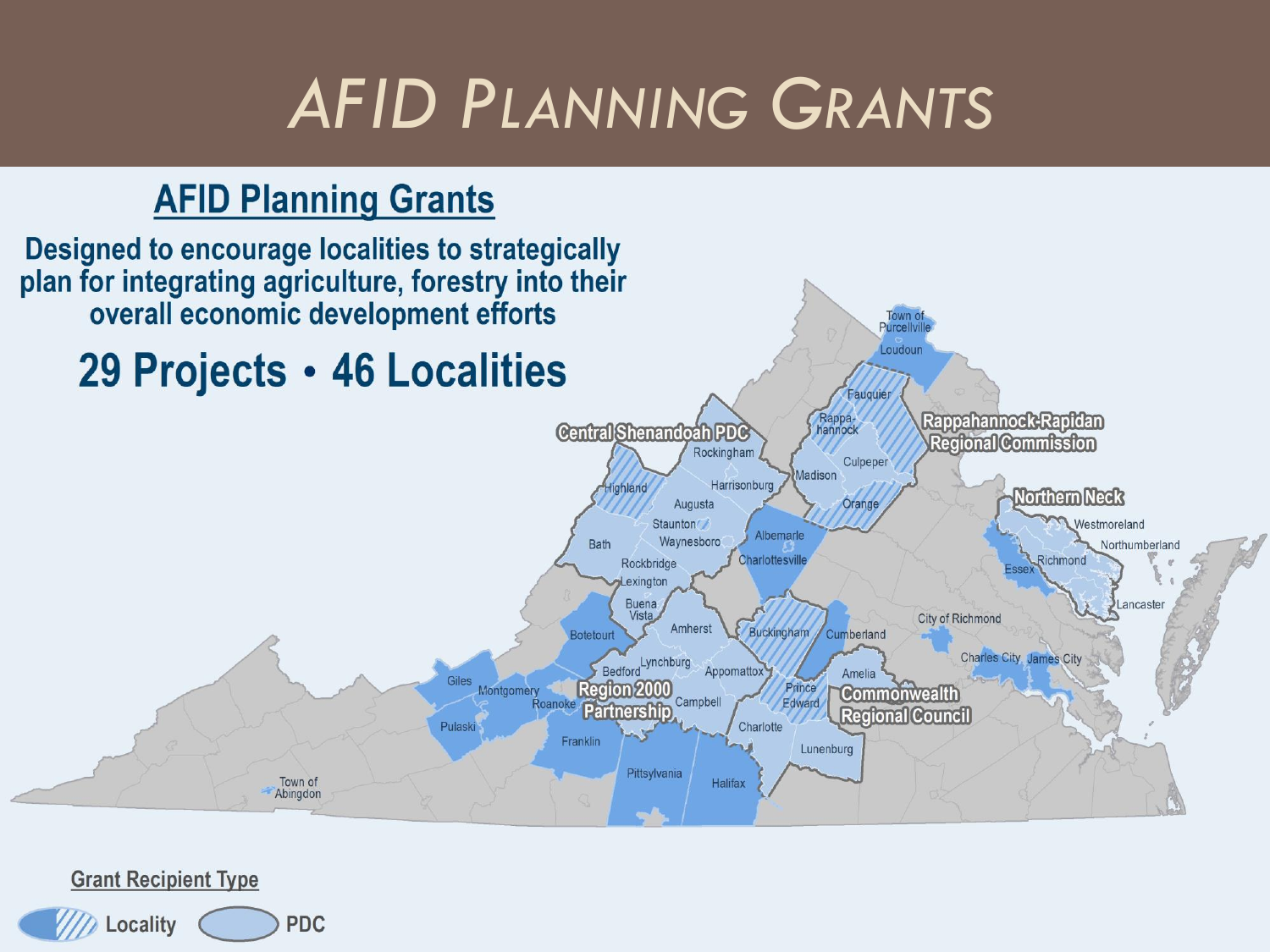#### *IMPORTANCE OF FORESTRY, AG EXPORTS*

- *Globalized Economy: Jobs, Opportunities Here*
- *USDA: Exports Now Generate Nearly 30% of Annual Farm, Forest Cash Receipts*
- *USDA: Every \$1.00 From Exports Returns ~\$1.30 To In-State Support Activities: Processing, Packaging, Financing, Shipping, Storing, etc.*
- *Export Related Jobs Pay ≥15% Than Other Jobs*
- *>80% of World's Customers Outside of U.S.*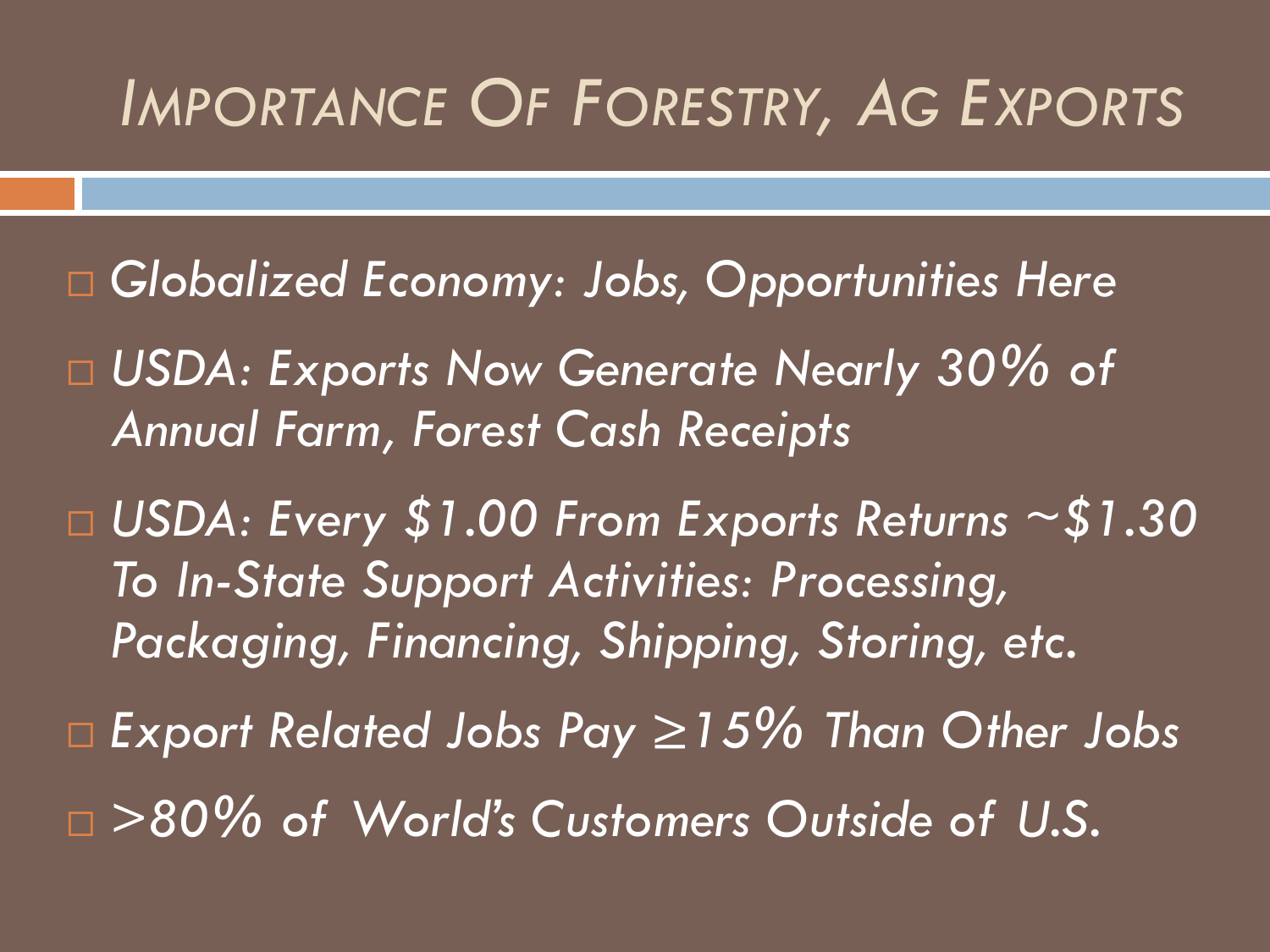#### *GROWING EXPORT MARKETS*

 *Launch VA Forestry/Ag Export Initiative in 2010 New State Funds for Trade Reps in Key Markets >\$3m in International Marketing Since '10 New Marketing Offices in China, India, UK, Russia, Mexico, Costa Rica, Canada; Support Existing HK Post Gubernatorial, Secretariat Trade Missions, Alone or Coordinated w/VEDP VDACS Trade Missions/Hosted Reverse Missions Fill Gaps Where Governor, Secretary Can't Visit Reverse Missions: "Invaluable" For Producers, Exporters*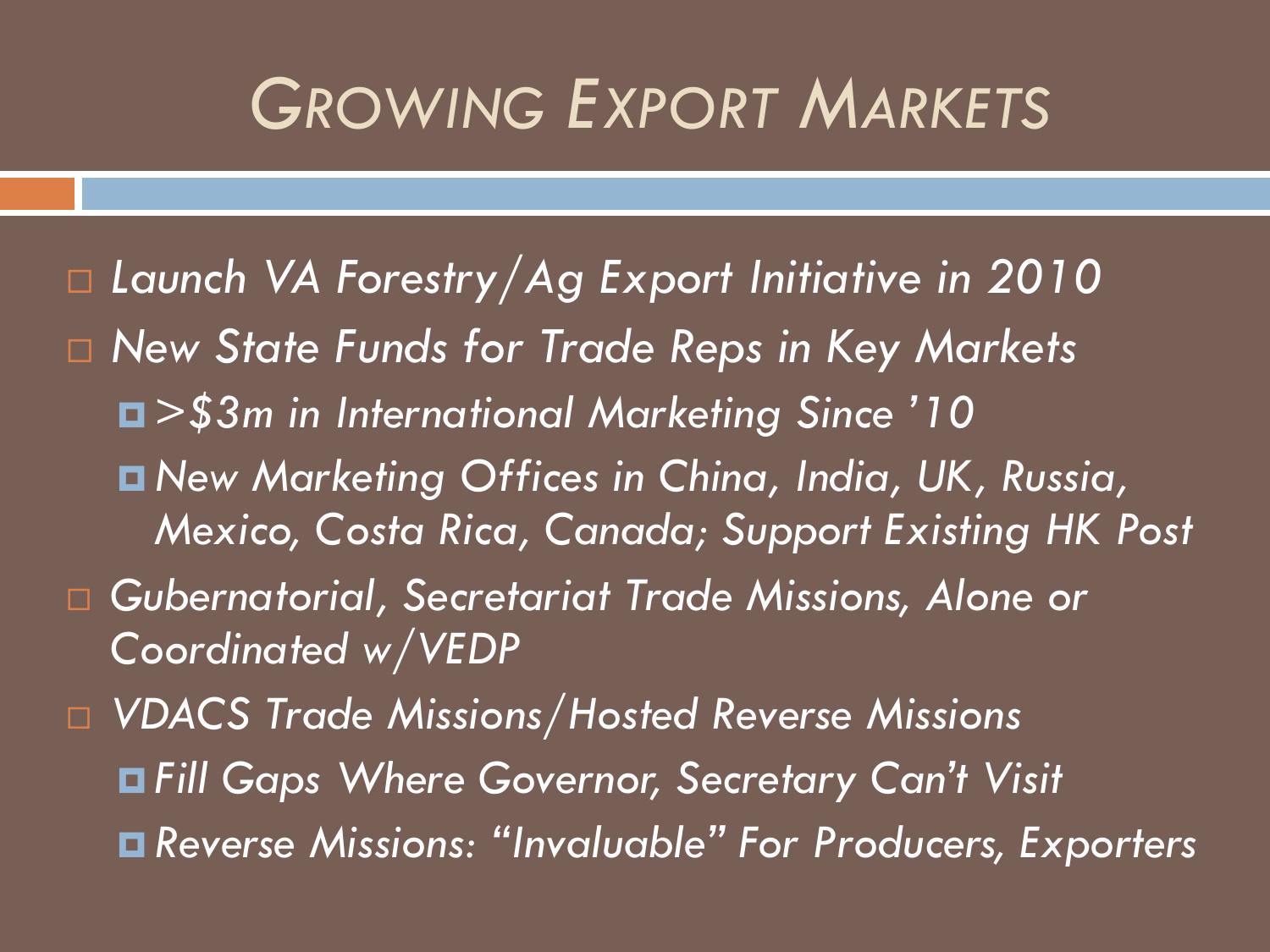### *GROWING EXPORT MARKETS*

 *More Than \$750m in VA Facilitated Export Deals Since Export Initiative Implemented in '10 Growth in Top Forest Product Markets China: >76%, Vietnam: 221% in 4 Years; UK: Wood Pellet Sales from \$0 To \$82.8m, Other Forest Products 49%; EU, Switzerland: >30% Battling Artificial International Trade Barriers China: Hardwood Logs, Poultry\* India: Lumber, Leaf Tobacco EU: Wood Pellets – Keep As Approved Renewable Fuel for Heat, Energy Generation Creating Governor's Conference on Ag Trade*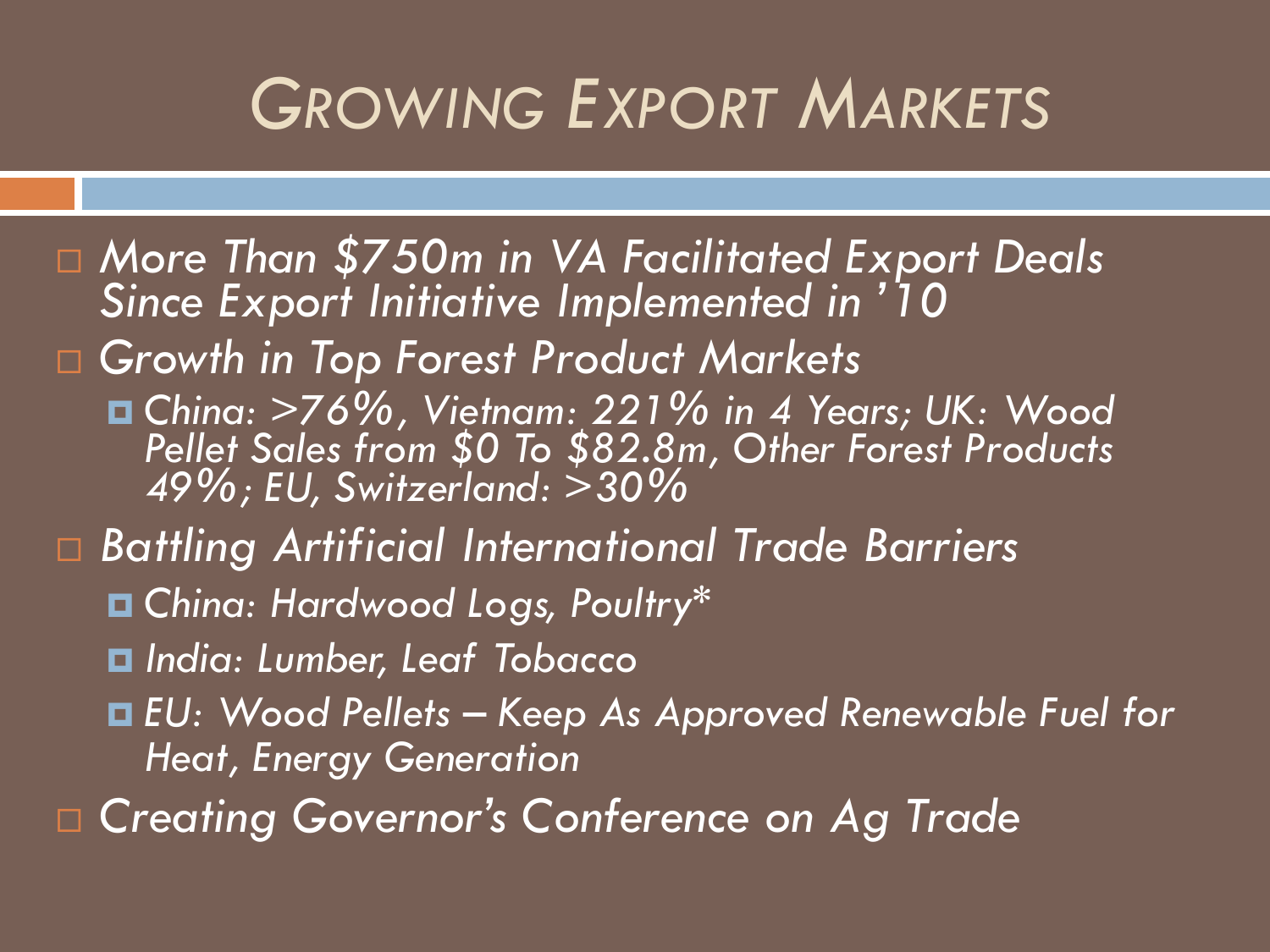### *GROWING EXPORT MARKETS*

 *Gov. McAuliffe '14 SOTC Address: "Make VA the East Coast Capital for Ag, Forestry Exports" '15 SOTC: Record* ≥*\$3 Billion Exports in 2014* ≥*49% Increase in Ag, Forestry Exports Value From \$2.25b in 2010 to \$3.35b in 2014 Exports of Wood Products, Excluding Fuel, Increased 30% from \$250M in 2010 to \$326M in 2014 Wood Fuel Exports Jump from \$874,000 to \$114m (>12,900%) Same Period; 55% Growth From '13 to '14 Facilitate New Export Opportunities Expand Existing Markets; Target Growth Regions: SE* 

*Asia; Mediterranean/Middle East; Cuba*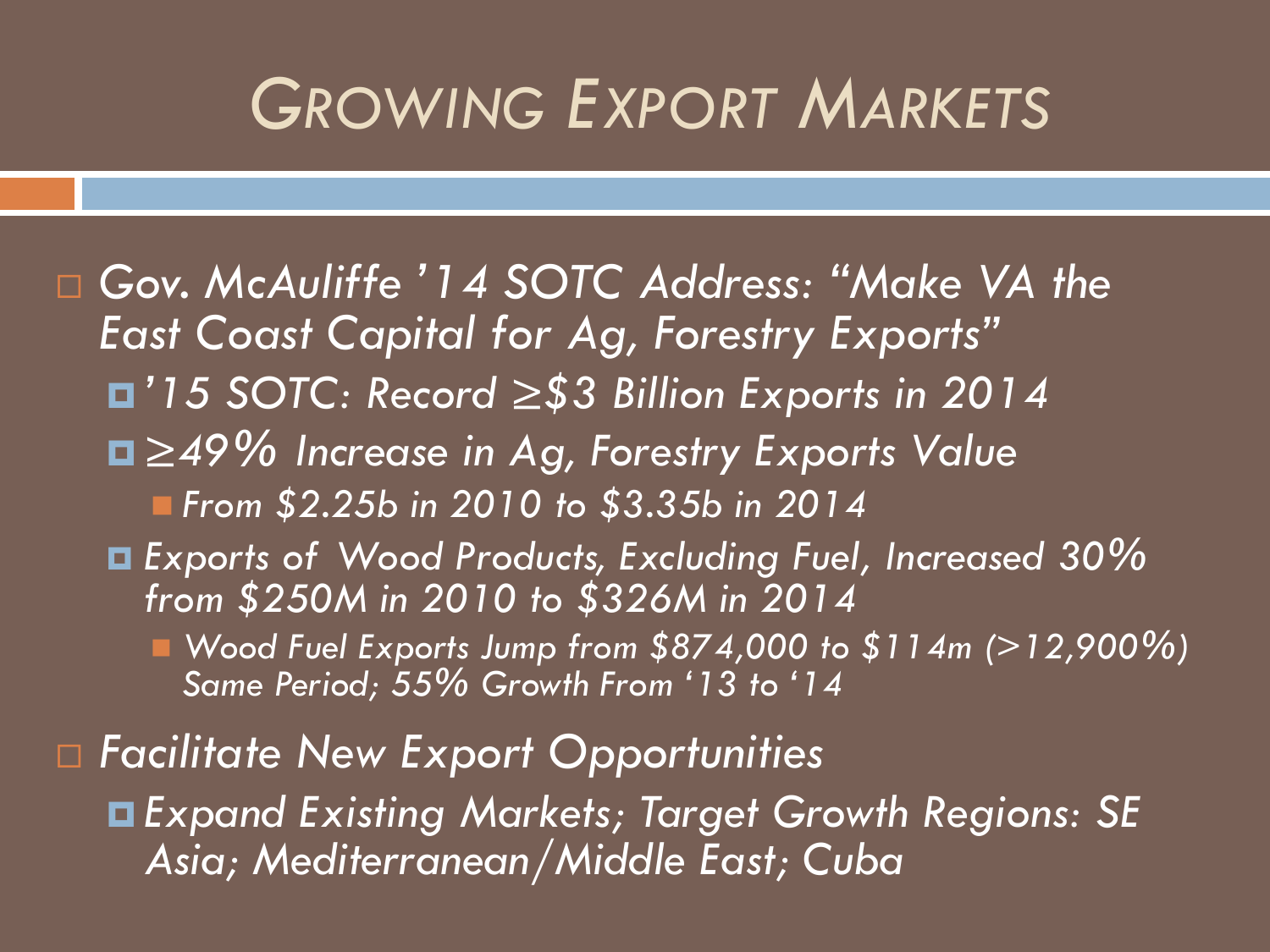# *VIRGINIA'S TOP A/F EXPORT MARKETS*

- *China, \$691m*
- *Canada, \$279m*
- *Switzerland, \$174m*
- *Mexico, \$150m*
- *Russia, \$123m*
- *Japan, \$114m*
- *United Kingdom, \$110m*
- *Venezuela, \$103m*
- Morocco, \$98m
- *Indonesia, \$93,m*
- *Vietnam, \$88m*
- *Tunisia, \$84m*
- *Saudi Arabia, \$83m*
- *Taiwan, \$80m*
- *Dom. Rep., \$67m*
- *Turkey, \$57m*
- *Hong Kong, \$52m*
- *Netherlands, \$47m*
- *Thailand, \$46m*
- *Jamaica, \$45m*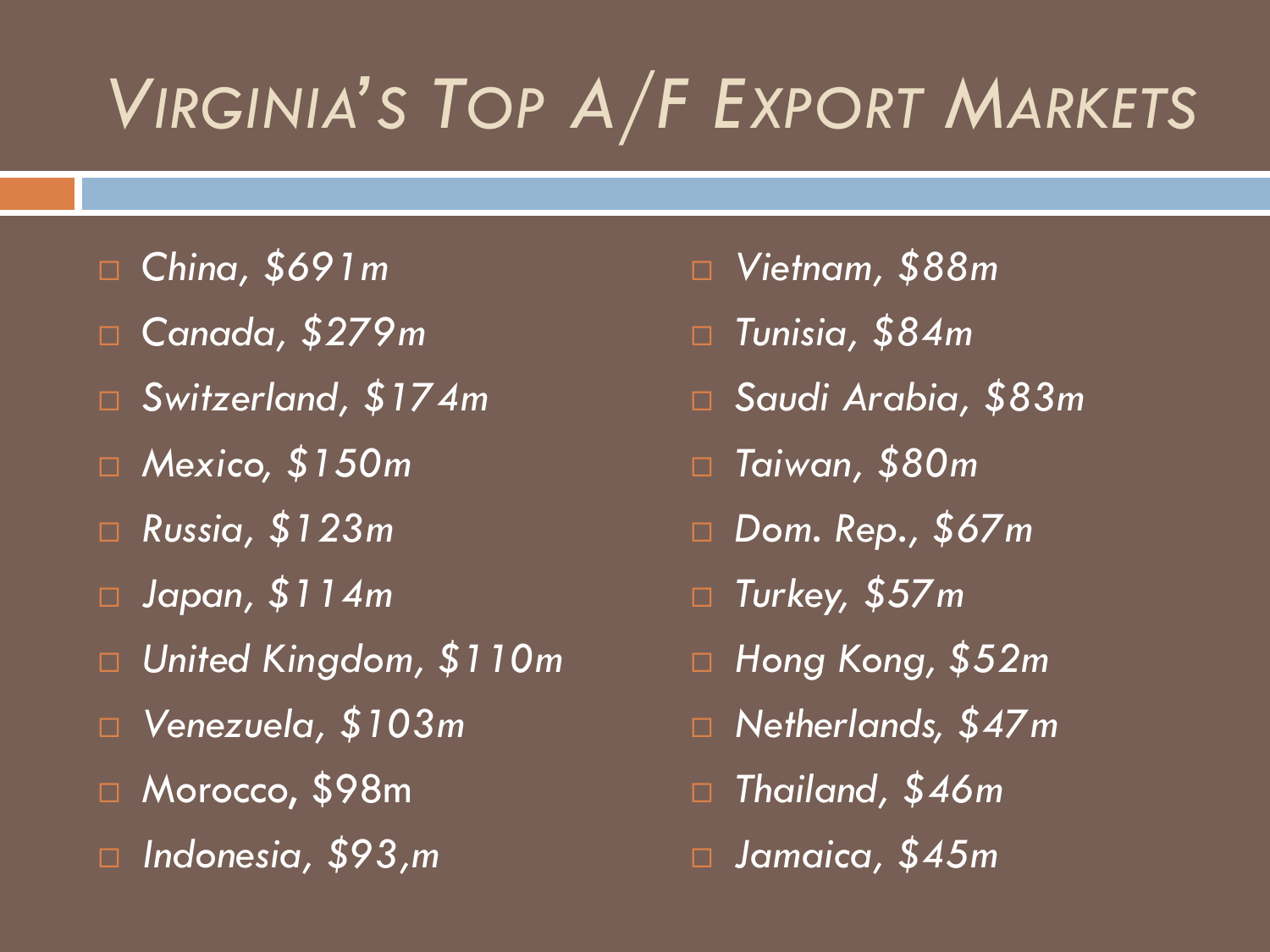# *VIRGINIA'S TOP A/F EXPORTS*

- *Soybeans, \$794m*
- *Wood, \$326m*
- *Soy Meal, \$305m*
- *Pork, \$258m*
- *Leaf Tobacco, \$204m*
- *Poultry, \$195m*
- *Processed Food & Beverages, \$169m*
- *Soy Oil, \$150m*
- *Corn, \$146m*
- *Wheat, \$123m*
- *Animal Feed, \$118m*
- *Wood Fuel, \$114m*
- *Seafood, \$35m*
- *Raw Peanuts, \$30m*
- *Cotton, \$24m*
- *Animal Fats, \$22m*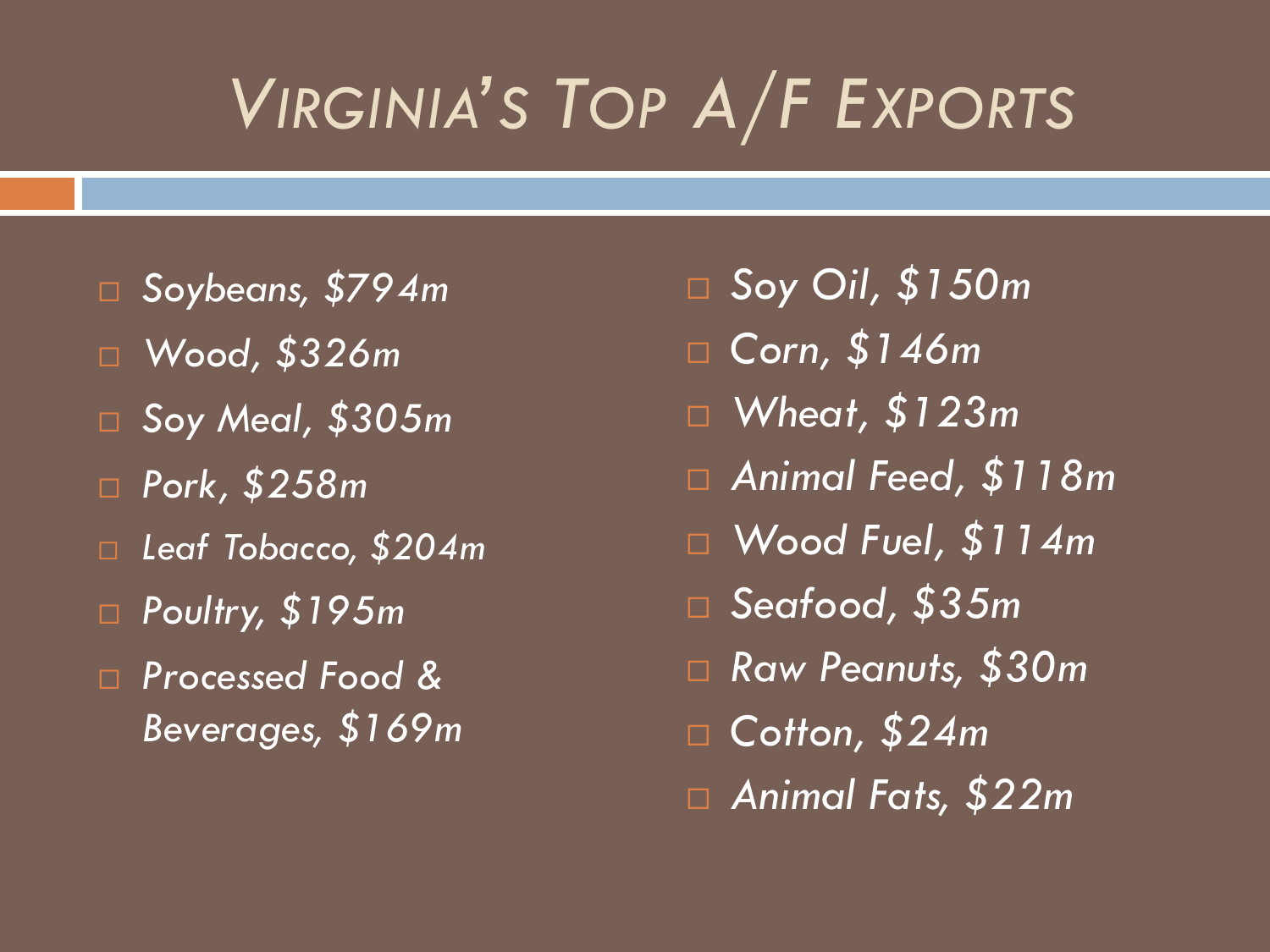# *FUTURE TARGETED GROWTH REGIONS*

#### *Southeast Asia*

 *Vietnam, Indonesia, Malaysia, Philippines, Thailand Fast Growing, Reasonably Stable Markets \$305m in VA Ag, Forestry Exports in 2014 Lumber, Logs, Peanuts, Containerized Soy, Other Feed Products Fueling Growth Decrease in Poultry, Tobacco Exports in 2014 Up >15% Over Last Two Years; Region Led by Indonesia, Vietnam*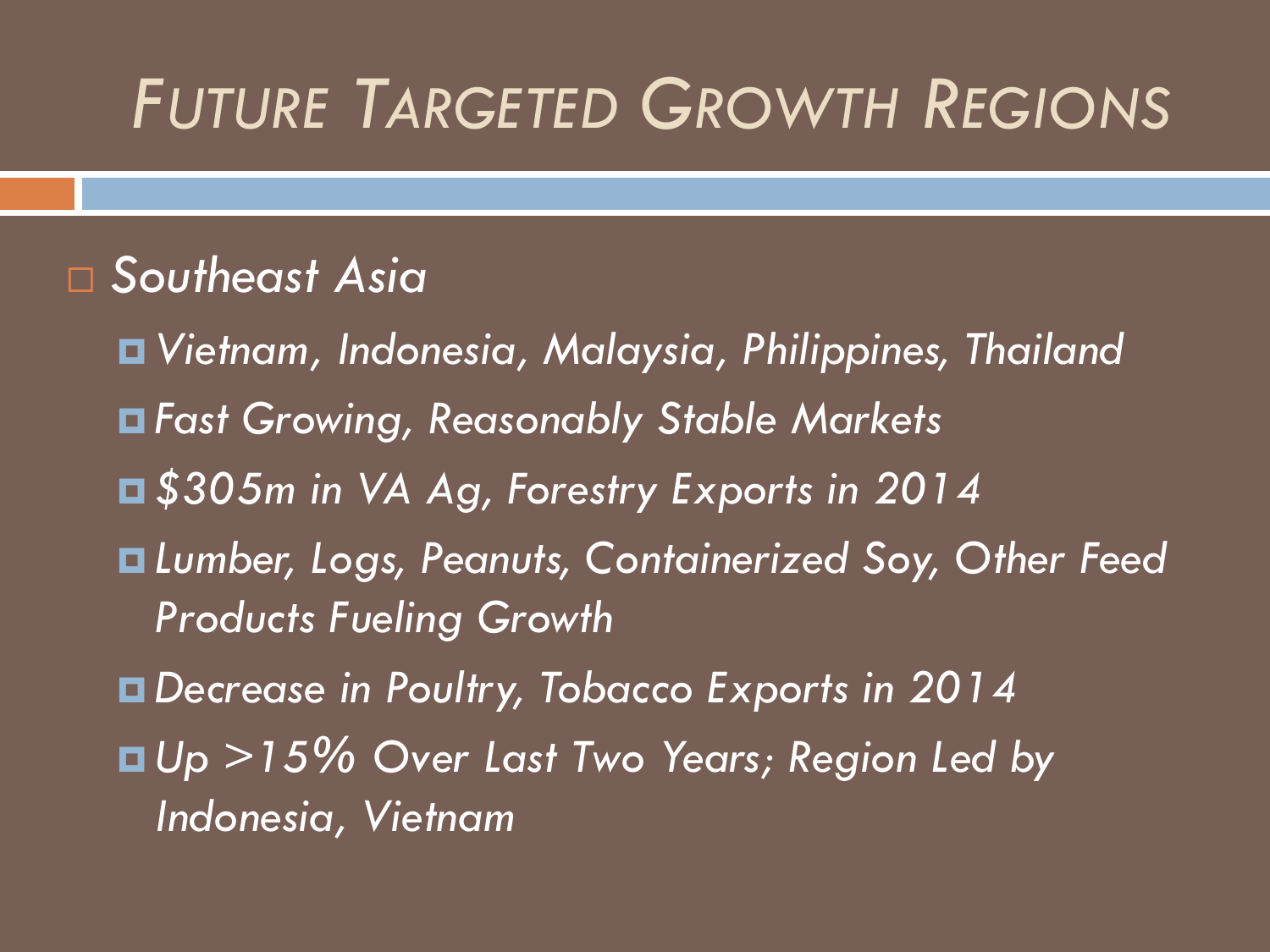## *TARGETED GROWTH COMMODITIES*

- *Hardwood Logs/Lumber: Vietnam, Inland China*
- *Softwood Logs/Lumber: China, Vietnam, Thailand, Malaysia, Italy*
- *Wood Pellets: UK, Certain EU Countries*
- *Poultry: China, Vietnam, Middle East*
- *Leaf Tobacco: China, Japan, Other SE Asia*
- *Dairy, Peanuts: China, Vietnam, Other SE Asia*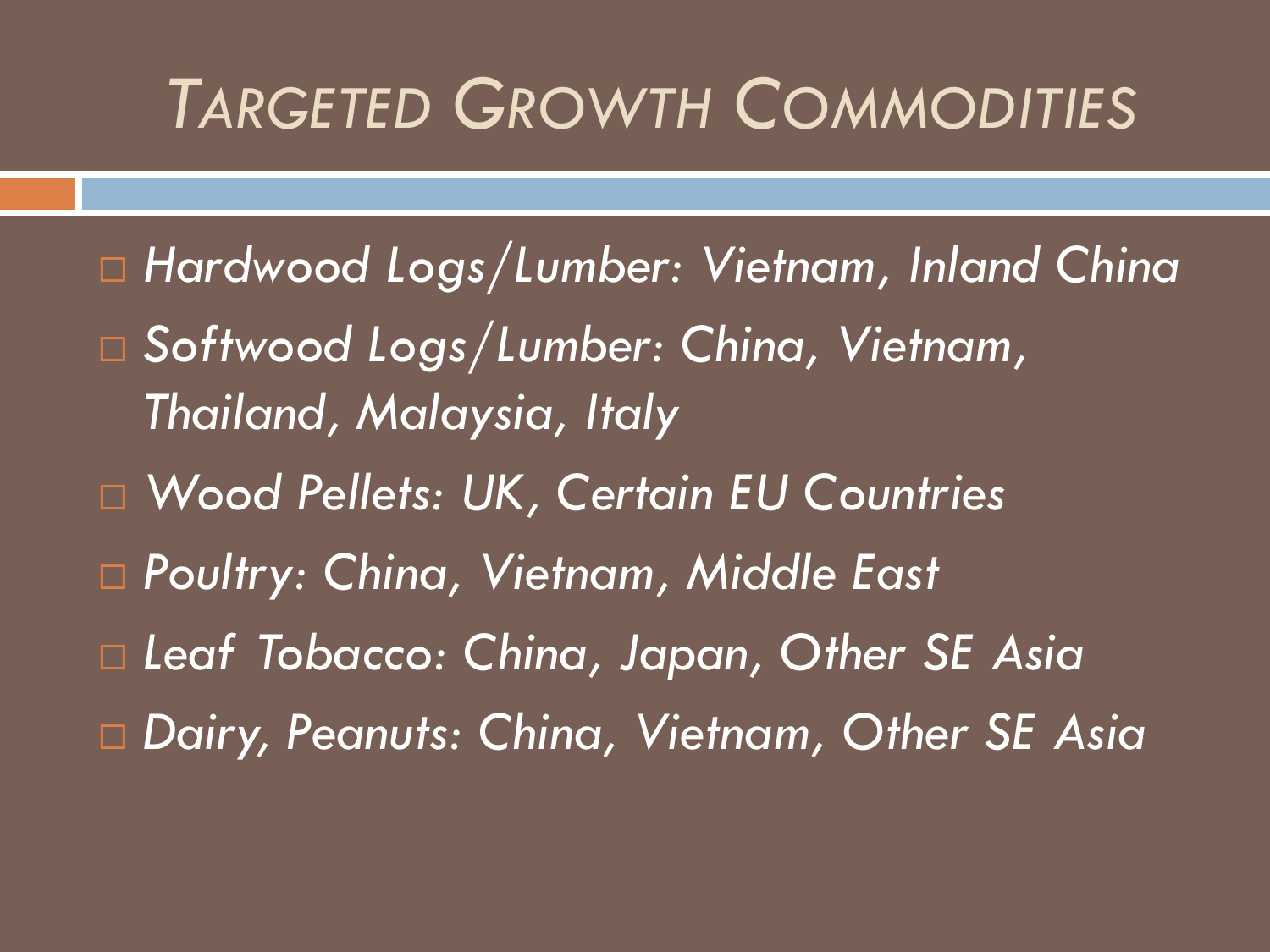# *BUILDING DOMESTIC CAPACITY*

- *Reforestation of Timberlands (RT) Fund*
	- *Tax Receipts Not Fully Matched by VA Since Late '90s*
	- *VA Promoting Increased Wood Use, Exports: Need to Protect, Enhance Domestic Sources*
	- *Final Budget: Removed New Funds in '15, Partial Increase in '16 (\$791k FY15, \$1.1m FY16)*
- *Forest Sustainability Strategy Assist Private Forest Landowners in Maximizing Land Forest Water Quality Program Joint DOF, Logging Industry Effort to Adopt BMPs*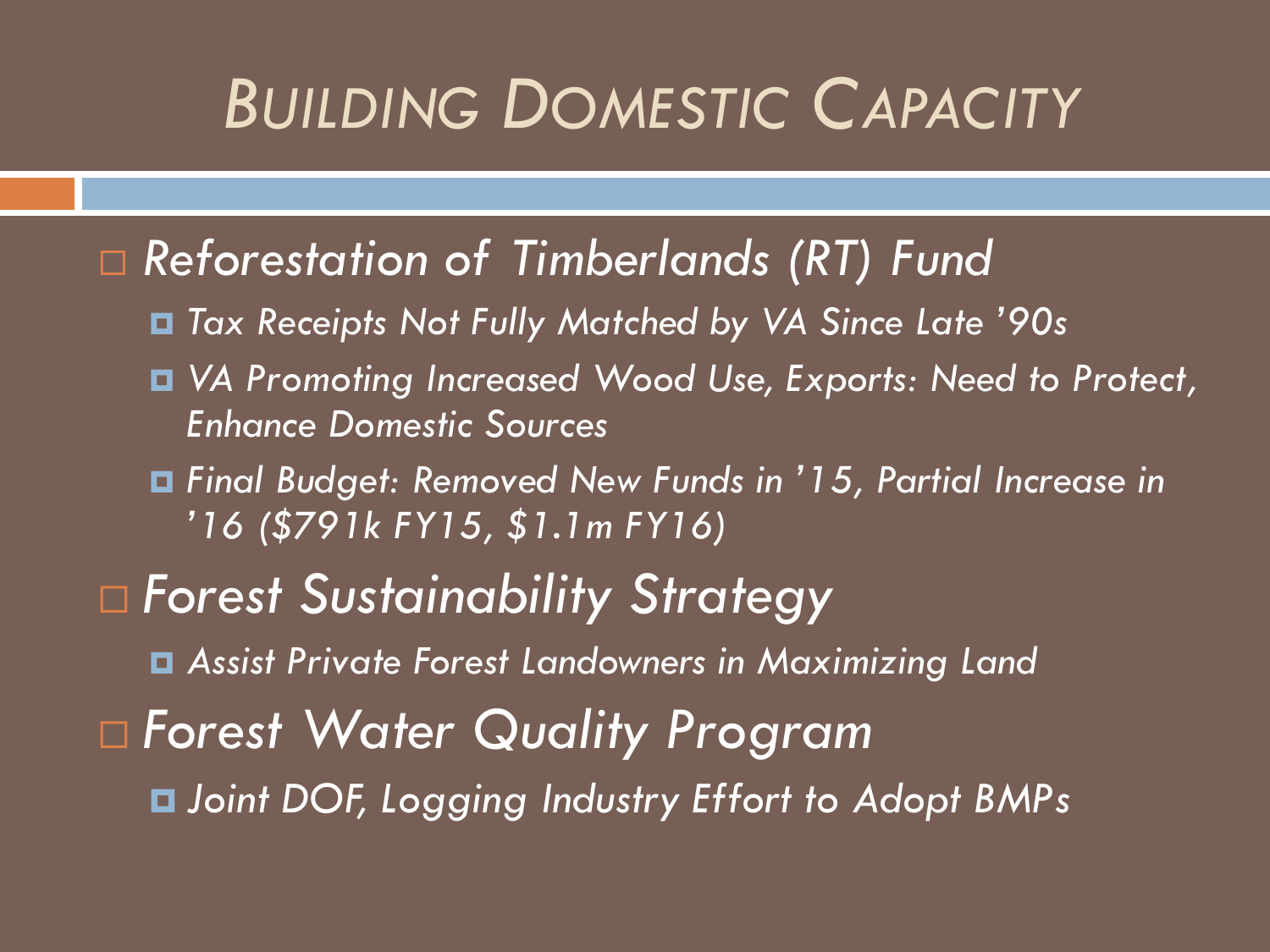# *BUILDING DOMESTIC CAPACITY*

#### *Truck Weight Law*

 *Allows Increased Forest Products Loads, Reduces Costs, Number of Trucks on Roads*

#### *Forest Products Tax*

 *Address Changes in Forest Products Industry, Reduce Burden on Loggers*

#### *Logger Training & Recruitment*

- *Since '96, VA Has Trained >3,600 Loggers Through Sustainable Forestry Initiative (SFI®)*
- *SEVA Logging Capacity Task Force Established in '12 to Develop, Promote New Logging Workforce*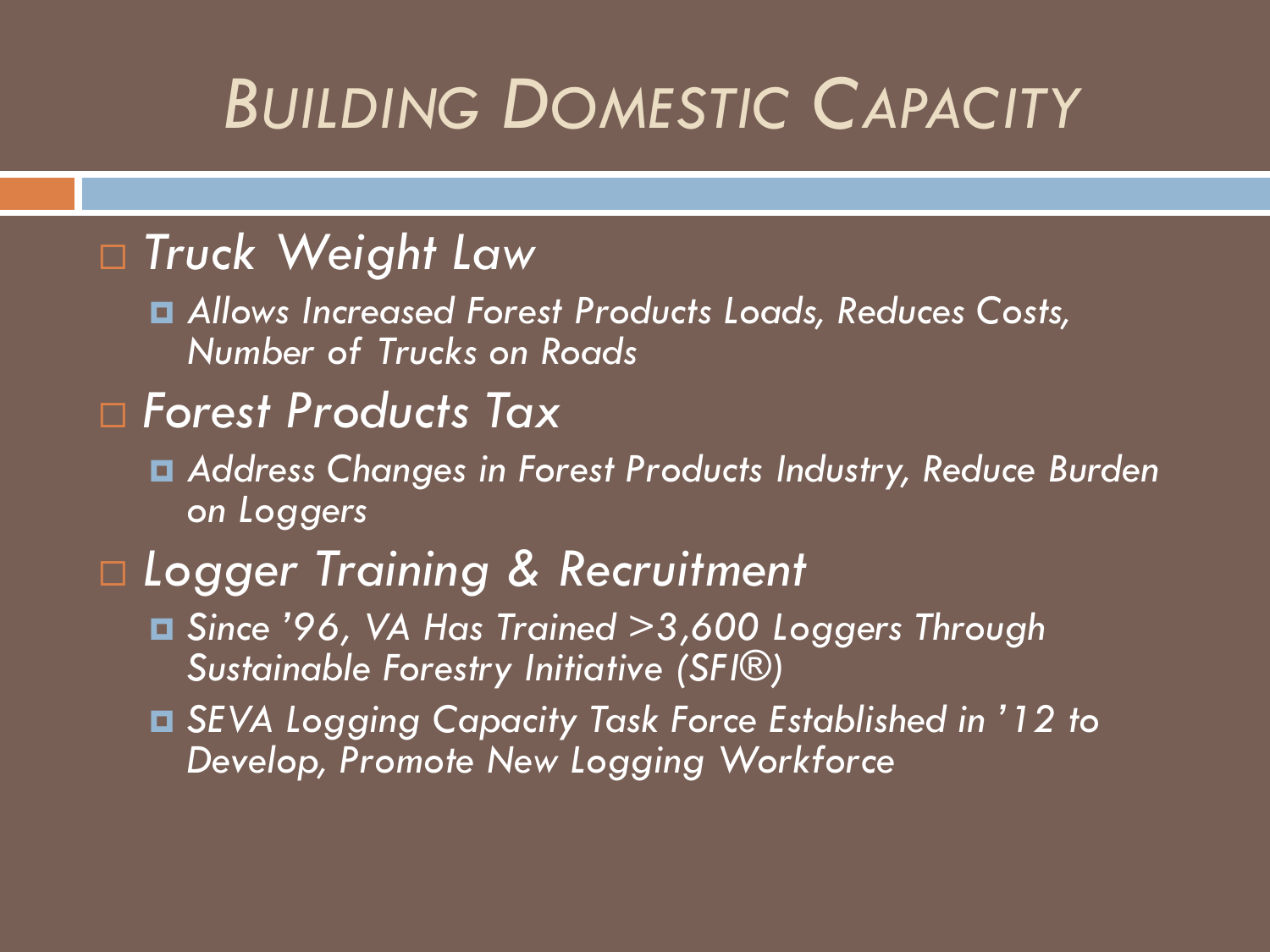#### *CONCLUSION*

 *Infrastructure for Continued Growth, Successes In Place for Virginia Forestry, Agriculture Sectors: Global Trade Office Network; Add New Regions? World-Class Port System; Potentially Expanding? Governor's AFID Fund Building Capacity Commitment to New Production, Sustainability Virginia "Best for Business" Rankings, Reputation*